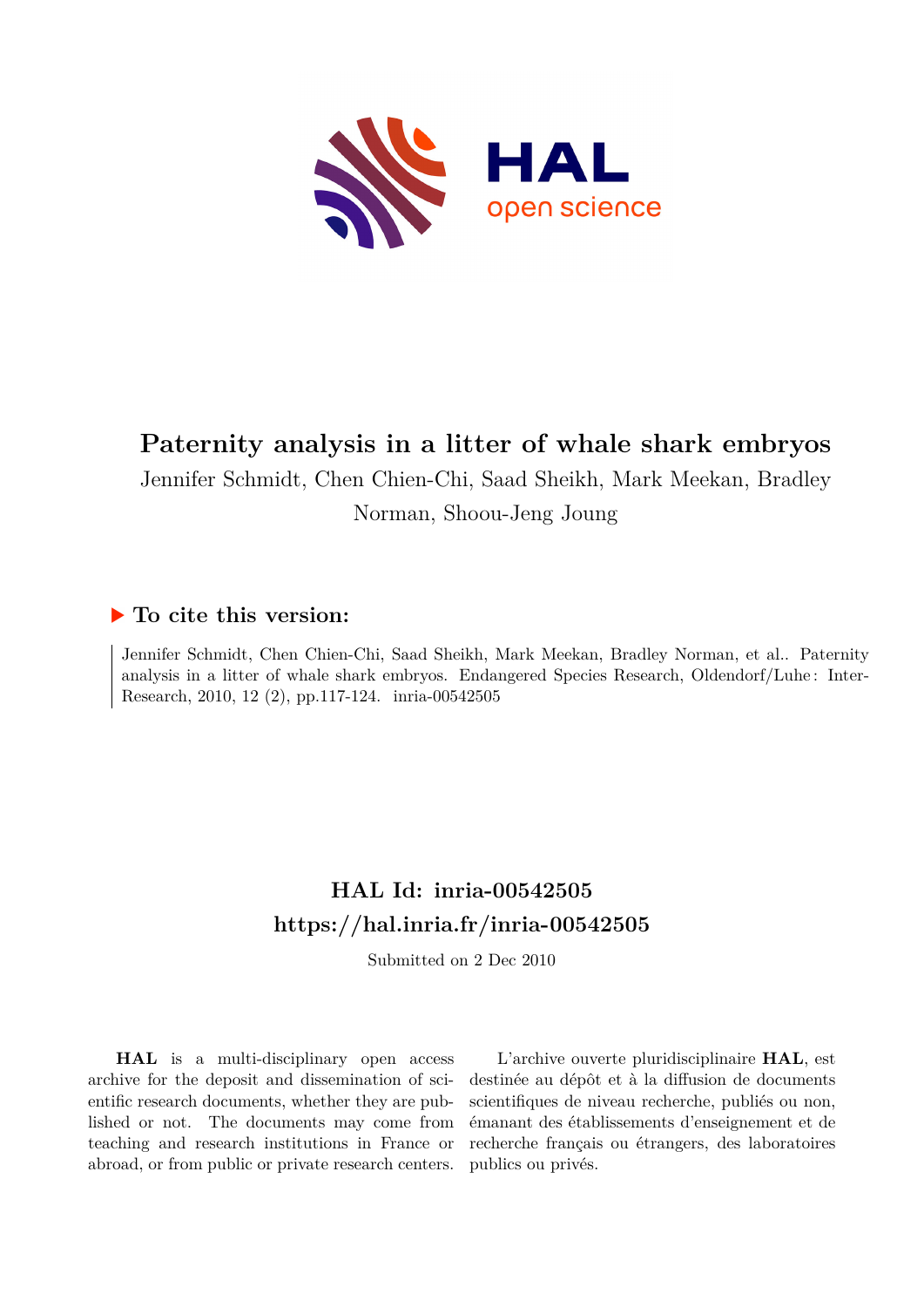**Vol. 12: 117–124, 2010**



# **Paternity analysis in a litter of whale shark embryos**

Jennifer V. Schmidt<sup>1,2,</sup>\*, Chien-Chi Chen<sup>3</sup>, Saad I. Sheikh<sup>4,8</sup>, Mark G. Meekan<sup>5</sup>, Bradley M. Norman<sup>6, 7</sup>, Shoou-Jeng Joung<sup>3</sup>

**1 Department of Biological Sciences, University of Illinois at Chicago, 900 S. Ashland Avenue, MC 567, Chicago, Illinois, 60607, USA** 

**2 Shark Research Institute, PO Box 70, Princeton, New Jersey, 08540, USA** 

**3 Department of Environmental Biology and Fisheries Science, National Taiwan Ocean University, 2 Pei-Ning Road, Keelung, Taiwan 20224, Republic of China** 

**4 Department of Computer Science, University of Illinois at Chicago, 851 S. Morgan Street, MC 152, Chicago, Illinois, 60607, USA** 

**5 Australian Institute of Marine Science, UWA Ocean Sciences Center (MO96), 35 Stirling Highway, Crawley, Western Australia 6009, Australia** 

**6 ECOCEAN Inc., 68A Railway Street, Cottesloe, Western Australia 6011, Australia** 

**7 Centre for Fish & Fisheries Research, Murdoch University, South Street, Murdoch, Western Australia 6150, Australia**

**8** *Present address:* **Laboratoire d'Informatique (LIX), Ecole Polytechnique, Palaiseau CEDEX 91120, France**

ABSTRACT: A 10.6 m female whale shark *Rhincodon typus* caught off the coast of eastern Taiwan in 1995 carried 304 embryos that ranged in developmental stage from individuals still in egg cases to hatched and free-swimming near-term animals. This litter established that whale sharks develop by aplacental yolk-sac viviparity, with embryos hatching from eggs within the female. The range of developmental stages in this litter suggested ongoing fertilization over an extended period of time, with embryos of different ages possibly sired by different males. A series of 9 microsatellite markers for *R. typus* have now been used to investigate paternity in a subset of these embryos. We determined the paternity of 29 embryos representing 10% of the original litter, and spanning most of the range of size and developmental stage of the 304 embryos. All were full siblings sired by the same male, suggesting that this male may have sired the entire litter. Probability analysis indicates that a second male could go undetected if it sired less than 10% of the litter. The range of developmental stages of embryos from this single sire further suggests that female whale sharks may have the ability to store sperm for later fertilization. In the absence of any tissue to determine parental genotypes, maternal mitochondrial sequence was obtained from the embryos, identifying a novel haplotype linked to those from the western Indian Ocean. This finding adds further support for the global population structure emerging for *R. typus*.

KEY WORDS: *Rhincodon typus* · Whale shark · Genetics · Paternity · Microsatellite · Mitochondria

*Resale or republication not permitted without written consent of the publisher*

#### **INTRODUCTION**

The whale shark *Rhincodon typus* is the largest extant shark, reaching lengths of 18 m or more (Compagno 2001). Whale sharks frequent tropical and warm temperate waters globally, feeding on plankton, krill, and coral and fish spawn (Heyman et al. 2001, Jarman & Wilson 2004, Graham & Roberts 2007, Hoffmayer et al. 2007, Nelson & Eckert 2007). A wide-ranging epipelagic species, whale sharks were virtually unstudied until the mid-1990s, when it was discovered that large numbers congregate at seasonal feeding aggregations in shallow coastal waters (Taylor 1996, Pravin 2000, Eckert & Stewart 2001, Heyman et al. 2001, Hoffmayer et al. 2007, Jonahson & Harding 2007, Rowat & Gore 2007, Rowat et al. 2007). Since then, numerous behavioral, ecological and genetic studies have been published (for general reviews of whale shark biology see Colman 1997, Martin 2007, Stevens 2007). The current population status of *R. typus* is unknown, but it is be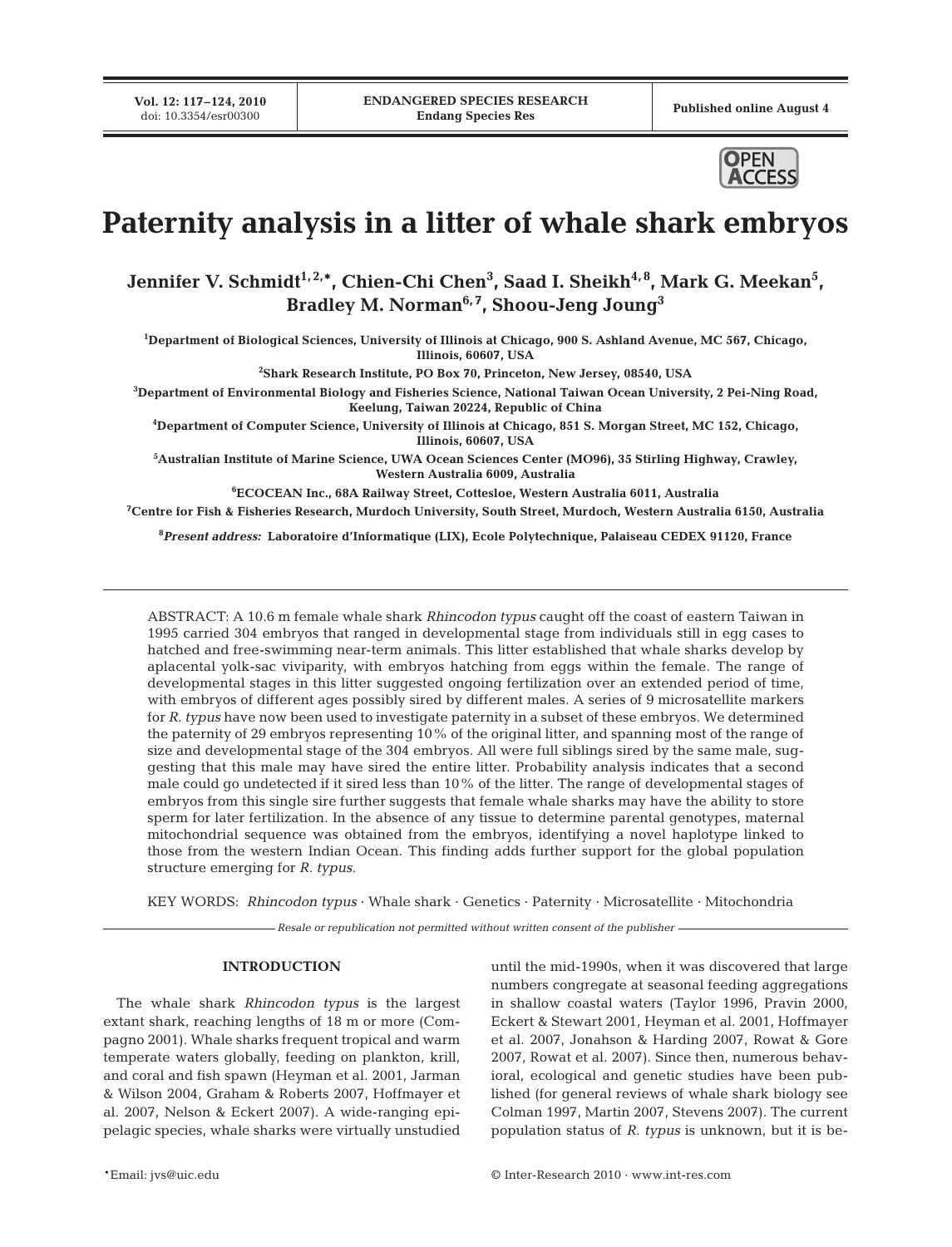lieved that numbers are declining in parts of its range. Whale sharks are listed as Vulnerable in the IUCN Red List of Threatened Species, and the species was placed on CITES Appendix II in 2002.

Despite the increasing amount of research directed towards understanding this species, whale sharks remain a biological enigma. Virtually nothing is known about their breeding and reproduction, for example, and whale shark mating has never been observed. It is not known where whale sharks are born, and very young whale sharks are almost never found. Only 12 sub-1 m animals have been recorded in the scientific literature (Wolfson 1983, Rowat et al. 2008). The feeding aggregations where most whale shark research is conducted are composed primarily of juvenile males; adult female whale sharks have been reported in significant numbers only in the Sea of Cortez, the Galapagos Islands and the Philippines (Ramirez-Macias et al. 2007, M. Levine unpubl. data, E. Aca unpubl. data). Given this apparent segregation by sex and age, it is unclear if whale shark mating occurs in pairs or in larger groups, as seen in some shark species (Carrier et al. 1994, Whitney et al. 2004).

Whale sharks were long thought to be oviparous, based on a single egg case from the Gulf of Mexico that carried a live 37 cm total length (TL) embryo (Baughman 1955, Compagno 2001). It was only in 1995 that the first pregnant female whale shark was found; a 10.6 m TL female caught in Taiwan carried 304 embryos in her uteri (Joung et al. 1996, Leu et al. 1997). Analysis of 237 of these embryos showed a remarkable distribution of size and developmental stage, ranging from animals as small as 42 cm TL retained in egg cases, to hatched animals up to 64 cm TL free-living in the uterus (Joung et al. 1996, Chang et al. 1997, Leu et al. 1997). This single female established that whale shark reproduction is aplacental viviparous (ovoviviparous): females give birth to live young that hatch internally. The largest hatched embryos from the Taiwan female were viable outside the uterus, and 2 were kept in aquaria for more than 4 mo (Chang et al. 1997). Two additional *Rhincodon typus* females have been reported from waters off China, one pregnant with 16 embryos and one gravid with 200 eggs (Compagno 2001). Unfortunately, no additional information is available for these animals. Fifteen years later, the animal caught in Taiwanese waters remains the only documented evidence of reproductive mode and embryonic development in whale sharks.

Genetic analysis provides a means to examine reproductive behavior when direct observation is not possible. In particular, monoandrous versus polyandrous mating strategies can be investigated by genetic analysis of the offspring of individual females, with the qualifier that any one monoandrous litter cannot definitively rule out polyandry in other litters (Sugg & Chesser 1994). Using a panel of polymorphic genetic markers, the presence of no more than 4 parental alleles per locus is suggestive of monogamy within the litter, while the presence of more than 4 parental alleles indicates polyandry. Only a few species of shark have been analyzed with respect to paternity, with the finding of varying degrees of polyandry (Table 1). Bonnethead sharks *Sphyrna tiburo*, for example, have largely single-sire litters, while lemon sharks *Negaprion brevirostris* may give birth to litters with as many as 5 different sires (Chapman et al. 2004, Feldheim et al. 2004). It seemed plausible that the Taiwan whale shark embryos of varying developmental age might have been sired by different males during separate mating events.

Though most of the embryos recovered from the Taiwan female were discarded, 29 embryos that had been

| <b>Species</b>                                                                                                                              | Common name        | Litters with multiple<br>paternity/total litters | <b>Sires</b><br>per litter | Source                   |
|---------------------------------------------------------------------------------------------------------------------------------------------|--------------------|--------------------------------------------------|----------------------------|--------------------------|
| Ginglymostoma cirratum                                                                                                                      | Nurse shark        | 1/1                                              | >4                         | Saville et al. (2002)    |
| Squalus acanthias                                                                                                                           | Spiny dogfish      | 3/10                                             | 2                          | Lage et al. $(2008)$     |
| Squalus mitsukurii                                                                                                                          | Shortspine spurdoq | 3/27                                             | >2                         | Daly-Engel et al. (2010) |
| Carcharhinus altimus                                                                                                                        | Bignose shark      | 1/1                                              | >2                         | Daly-Engel et al. (2006) |
| Carcharhinus galapagensis                                                                                                                   | Galapagos shark    | 0/1                                              | n/a                        | Daly-Engel et al. (2006) |
| Carcharhinus plumbeus                                                                                                                       | Sandbar shark      | 17/20                                            | $2 - 5$                    | Portnoy et al. (2007)    |
|                                                                                                                                             |                    | 8/20                                             | >2                         | Daly-Engel et al. (2007) |
|                                                                                                                                             |                    | 1/1                                              | >2                         | Daly-Engel et al. (2006) |
| Negaprion brevirostris                                                                                                                      | Lemon shark        | 1/1                                              | $\geq$ 3                   | Feldheim et al. (2001)   |
|                                                                                                                                             |                    | $86\%$ of litters <sup>a</sup>                   | n/a                        | Feldheim et al. (2004)   |
| Sphyrna tiburo                                                                                                                              | Bonnethead shark   | $4/22^b$                                         | >2                         | Chapman et al. (2004)    |
| <sup>a</sup> Litters reconstructed from nursery neonates<br><sup>b</sup> Multiple paternity found in larger females carrying larger litters |                    |                                                  |                            |                          |

Table 1. Genetic analysis of paternity in sharks. n/a: not available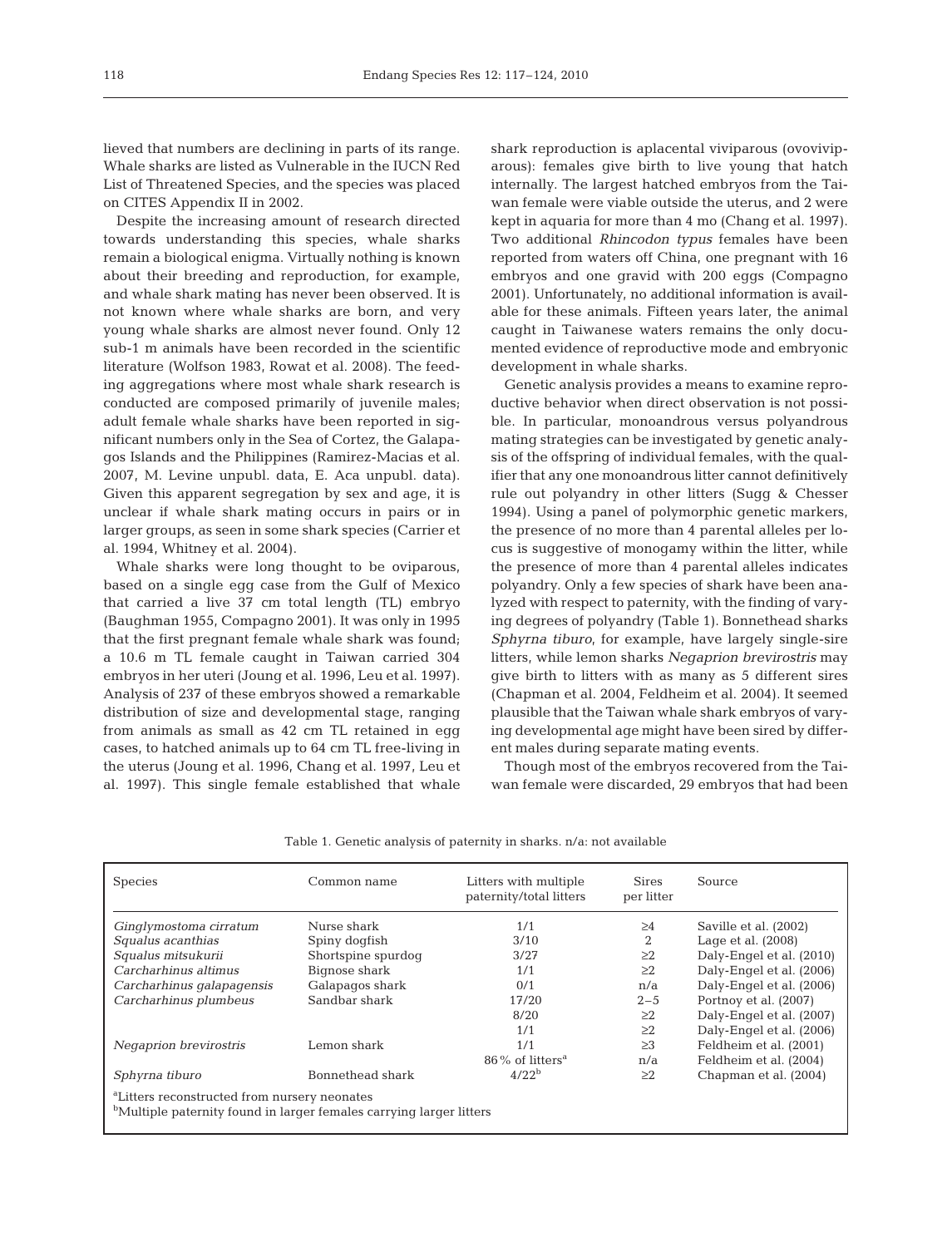frozen since their recovery have now been analyzed to evaluate single or multiple paternity. To estimate the number of sires for this litter, embryos were genotyped at 9 microsatellite loci. Several possible outcomes of this analysis can be predicted. The embryos might have been sired by multiple males, with paternity segregating with developmental stage, which would suggest mating events with different males at different times. Alternatively, there might be multiple paternity, yet no correlation with developmental stage. In this case, the female may have mated with different males in a short time, with the developmental staging a result of sperm storage with later fertilization or embryonic diapause. Genetic analysis might instead reveal evidence for only a single sire for all embryos. Such a result for 1 litter cannot establish monogamy for the species, but would provide strong evidence for sperm storage and delayed fertilization.

#### **MATERIALS AND METHODS**

**Morphological observation and tissue harvest.** The Taiwan whale shark embryos were collected in 1995, when *Rhincodon typus* was legally fished in Taiwan, and before current species protections were in place. Prior to the present study the embryos had been frozen at –20°C for 14 yr and stored in the Joung laboratory at the National Taiwan Ocean University in Keelung, Taiwan. For the present analysis, the embryos were thawed at room temperature, measured, photographed, and tissue samples harvested. The animals were not weighed, because freezing had caused liquefaction of internal tissues. Sex was determined by the presence of claspers on males, which are apparent even at embryonic stages (see Fig. S1 in Supplement 1 a[t www.int-res.com/articles/suppl/n012p117\\_](http://www.int-res.com/articles/suppl/n012p117_supp.pdf) supp.pdf). Deep muscle from the ventral surface at the base of the tail showed good preservation, and  $1 \times 3$  cm sections of tissue were removed from each animal into 100% ethanol. Fresh scalpel blades were used for each embryo to minimize the possibility of DNA cross-contamination between embryos.

**DNA preparation and genotyping.** Genomic DNA was prepared from 50 mg embryo tissue using the DNeasy kit (Qiagen) and quantified on a nanodrop spectrophotometer (Thermo Scientific). DNAs were stored at –80°C, with working aliquots stored at –20°C. Approximately 40 ng of DNA was amplified using fluorescently labeled primers for 9 microsatellite loci. These included 7 loci published previously by our group (Rtyp1-5 and Rtyp7-8; Schmidt et al. 2009), 1 locus published by another group (Rty38; Ramirez-Macias et al. 2009) and 1 locus not yet formally published (Rtyp9, previously known as D112; Meekan et al. 2008). Rtyp1-5 and Rtyp7-8 were amplified as described previously (Schmidt et al. 2009). The Rty38 locus was amplified using the primers Rty38ForF, 5'- CGG GTC TAC AGC AGG TGA AT-3' and Rty38RevT, 5'-GAC TCC AGA CCC ACA GCA AT-3', with the cycling parameters 94°C for 20 s, 57°C for 20 s, 72°C for 20 s, 35 cycles. The Rtyp9 locus was amplified using the primers Rtyp9ForF, 5'-AGG TCC CTT CTC TCT TGA AAG G-3', and Rtyp9RevT, 5'-GTG TCT TAC AGC AAT TCG CAG TTC TTT TGG-3', with the cycling parameters 94°C for 40 s, 54°C for 40 s, 72°C for 40 s, 35 cycles. PCR reactions for Rty38 and Rtyp9 were performed in 20 µl volumes with the following mix: 50 mM KCl, 10 mM Tris-HCl, 1.5 mM  $MgCl<sub>2</sub>$ , 200 µM of each dNTP, 50 µM of each primer and 0.1 U AmpliTaq Gold DNA polymerase (Applied Biosystems). All reactions incorporated the GeneScan 350 ROX internal size standard (Applied Biosystems). PCR products were resolved on a 3730 DNA Analyzer, and data managed using GeneMapper software (Applied Biosystems). All animals were analyzed in duplicate at each locus (i.e. amplified, electrophoresed and independently scored a second time), and in each run animals analyzed in our previous population study were incorporated as controls (Schmidt et al. 2009).

**Genetic analysis.** Microsatellite data for Rtyp9 was evaluated for the presence of null alleles, stuttering and small allele dominance using MICRO-CHECKER Version 2.2.3 (Van Oosterhout et al. 2004). Locus statistics and concordance with Hardy-Weinberg equilibrium were calculated using FSTAT (Goudet 1995). Genotype data were assayed for sibling relationships using COLONY Version 2.0, which implements a maximum likelihood method to assign sibship among individuals using multi-locus genotypes (Wang 2004, Wang & Santure 2009). COLONY was run with the default parameters, set for medium run, full-likelihood analysis, assuming polygamy for males and females without parental genotype data. The program KINA-LYZER was also used to reconstruct relationships (kinalyzer.cs.uic.edu). KINALYZER uses combinatorial optimization based on the rules of Mendelian inheritance to reconstruct sibling groups, and is specifically designed for analyses where parental genotypes are not available (Berger-Wolf et al. 2007, Ashley et al. 2009). Two independent KINALYZER algorithms were compared: the 2-allele minimum set cover determined the smallest number of sibling groups that could contain all individuals, while consensus-based error-tolerant reconstruction used the default parameters to compare sibling groups derived from subsets of loci. PrDM (Probability of Detecting Multiple Matings) was run to estimate the power of the 9 microsatellite loci to identify multiple sires, if present, under varying degrees of paternal skew (Neff & Pitcher 2002). Probability of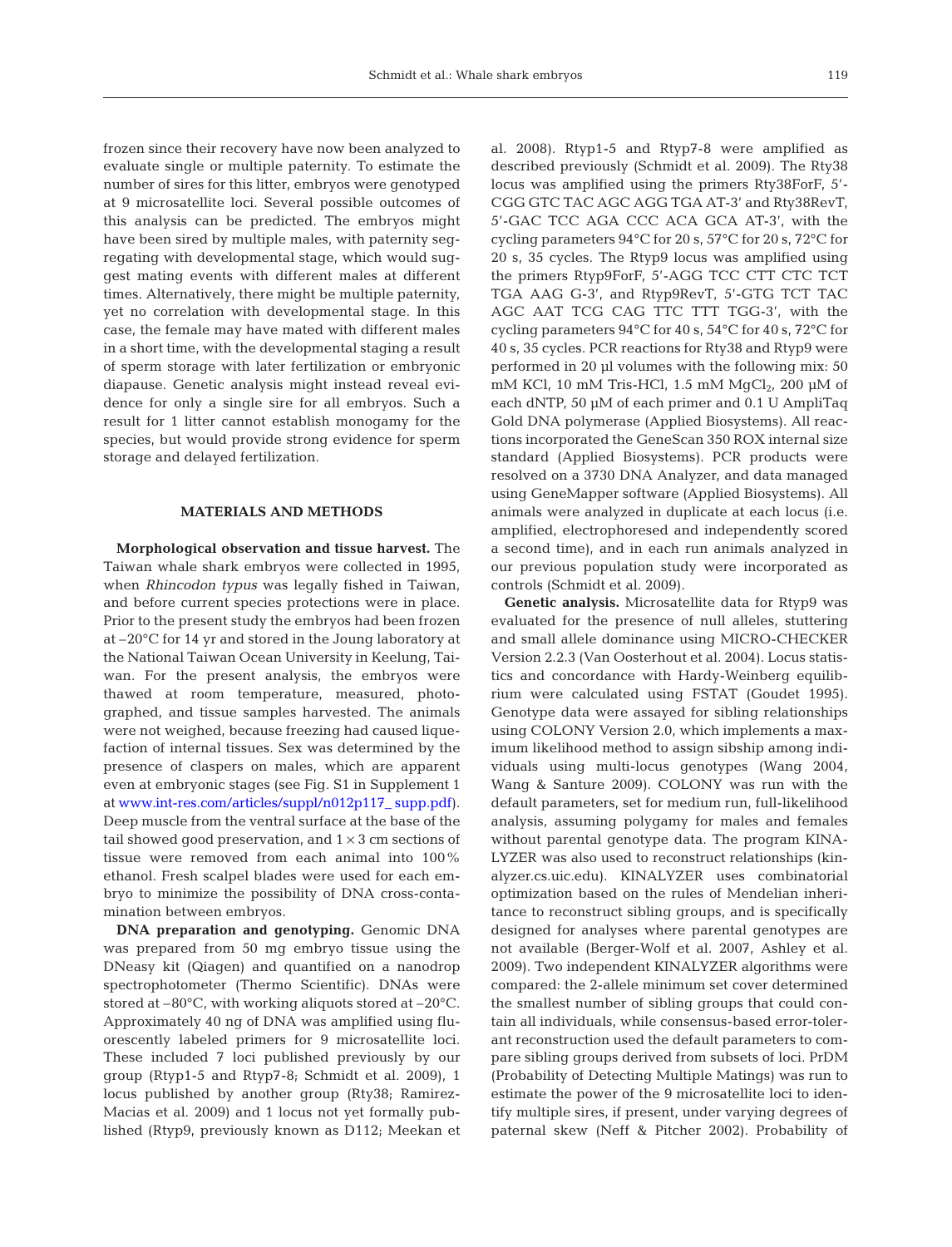identity was calculated using CERVUS 3.0.3 (Marshall et al. 1998, Kalinowski et al. 2007).

**Mitochondrial control region amplification and sequencing.** The *Rhincodon typus* mitochondrial control region was amplified by PCR from embryo genomic DNA as described in Castro et al. (2007). Amplification was performed with primers WSCR1F and WSCR1R under conditions of 50 mM KCl, 10 mM Tris-HCl, 1.5 mM  $MgCl<sub>2</sub>$ , 200 µM of each dNTP, 50 µM of each primer, and 0.25 U Taq DNA polymerase (Sigma), with a program of 94°C for 2 min, 54°C for 2 min, 72°C for 2 min, 35 cycles. Fragments were analyzed on 1% agarose gels, cloned with the TopoTA cloning kit (Invitrogen) and sequenced using SP6 and T7 vector primers and the WSCR2R primer. To distinguish between sequence polymorphisms and introduced *Taq* errors, 4 different embryos were individually amplified, cloned, sequenced and aligned. This comparison revealed only a single base pair difference among the 4 animals, which reamplification and direct sequencing revealed to be a low frequency *Taq*-induced mutation. The Taiwan control region sequence was aligned to known *R. typus* mitochondrial haplotypes using Vector NTI (Invitrogen) (Castro et al. 2007).

### **RESULTS**

# **Morphological characteristics of the whale shark embryos**

The 29 whale shark embryos analyzed genetically spanned nearly the full range of sexes, sizes and developmental stages of the embryos that were initially studied from the Taiwan litter (Joung et al. 1996, Chang et al. 1997). The original embryo size profile ranged from 42 to 64 cm TL, and the animals were grouped into 3 classes: Class 1, 42–52 cm TL; Class 2, 52–58 cm TL; and Class 3, 58–64 cm TL. The 29 remaining embryos spanned a size range of 48 to 61 cm (Table S1 in Supplement 1 a[t www.int-res.](http://www.int-res.com/articles/suppl/n012p117_supp.pdf) [com/articles/suppl/n012p117\\_supp.pdf\)](http://www.int-res.com/articles/suppl/n012p117_supp.pdf), with 8 embryos from Class 1, 15 from Class 2, and 6 from Class 3, and contained 15 male and 14 female animals. Despite the long period of storage, the embryos were externally intact and in relatively good condition (Fig. S2 in Supplement 1 a[t www.int-res.com/articles/](http://www.int-res.com/articles/suppl/n012p117_supp.pdf) [suppl/n012p117\\_supp.pdf\)](http://www.int-res.com/articles/suppl/n012p117_supp.pdf). Left gill region spot pattern photos were submitted to the ECOCEAN Whale Shark Photo-ID Database (www.whaleshark. org) (Arzoumanian et al. 2005). Based on the dissection of 2 specimens, internal tissue preservation was poor, precluding any analysis of internal anatomy. Morphological differences corresponded to size and developmental stage; larger animals had a more elongated body shape, with the pectoral fins curved more posteriorly (Fig. S2 in Supplement 1). Small but definitive claspers were clearly evident on male embryos, allowing determination of sex (Fig. S1 in Supplement 1).

### **Characterization of additional microsatellite loci**

Analysis of the *Rhincodon typus* embryos provided additional data for the microsatellite loci we characterized previously (Schmidt et al. 2009). A new Rtyp3 allele (240) was found that represents a missing step in the dinucleotide series, and one Rtyp8 allele that was present in only a single animal in the global study must have been present in one of the parents of this litter (Table S2 in Supplement 1 a[t www.int](http://www.int-res.com/articles/suppl/n012p117_supp.pdf)[res.com/articles/suppl/n012p117\\_supp.pdf\)](http://www.int-res.com/articles/suppl/n012p117_supp.pdf). Previous characterization of the Rty38 locus identified 5 alleles among 50 animals from Holbox Island, Mexico (Ramirez-Macias et al. 2009). In the present study, analysis across a panel of 26 globally distributed whale sharks identified 6 alleles for Rty38, though it is not possible to compare these across platforms with the Holbox alleles (data not shown). The Rtyp9 locus is a (TAGA) repeat for which population analysis has not previously been reported. Amplification of this locus across 32 globally distributed whale sharks identified 21 alleles (data not shown). The Rtyp9 locus was evaluated with MICRO-CHECKER Version 2.2.3 with a confidence interval of 99%, and showed no evidence for scoring error, large allele dropout or null alleles (Van Oosterhout et al. 2004). FSTAT was used to calculate observed  $(H<sub>o</sub> = 0.954)$  and expected heterozygosity  $(H_e = 0.944)$  and FIS  $(F_{IS} = 0.038)$  for Rtyp9, indicating no deviation from Hardy-Weinberg equilibrium (Goudet 1995).

#### **Genetic inference of parentage**

None of the 9 microsatellite loci showed the presence of more than 4 alleles in the whale shark embryo population, strongly suggesting that a single male sired all 29 embryos (Table S2 in Supplement 1). For all loci, allele segregation conformed well to expected Mendelian ratios. Parental genotypes were reconstructed for each locus, although with no parental tissue available, maternal and paternal genotypes could not be distinguished. Three different methods were used for sibling reconstruction. COLONY analysis assigned all embryos to a single full sibling group with pairwise probabilities of 0.998 to 1.00, and an overall probability of 0.998 (Wang 2004, Wang & Santure 2009). Maximum likelihood estimates showed the best family configuration to be a single sire. KINALYZER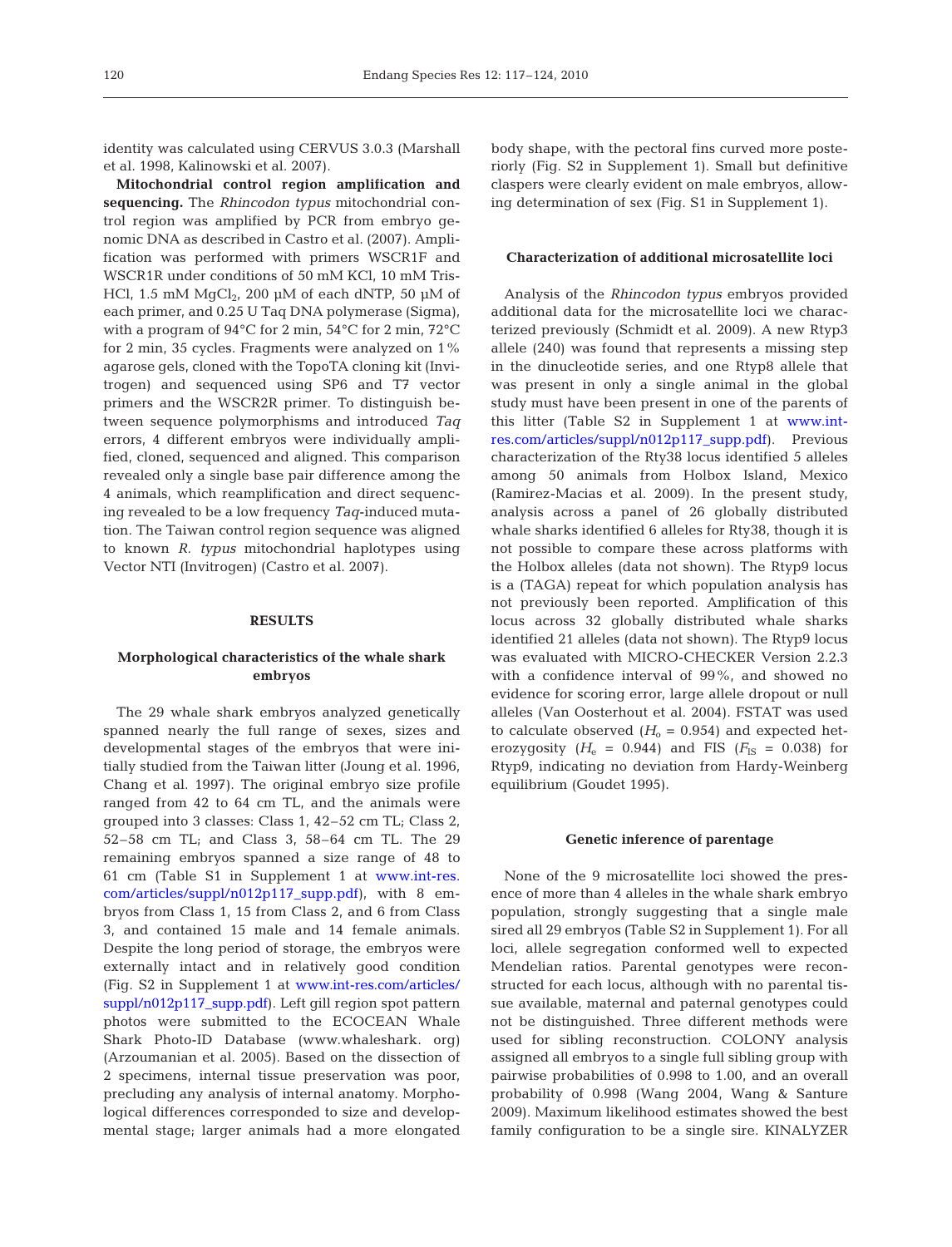analysis using 2 different algorithms (2-allele set cover and consensus) also reconstructed a single full sibling group (Berger-Wolf et al. 2007, Ashley et al. 2009). Therefore, all 29 embryos were almost certainly sired by the same male, and this data suggests the entire litter may be full siblings as well. An alternate possibility, that 2 or more males with the same genotype sired the embryos, is unlikely, as the probability of identity for the 9 microsatellite loci employed in this analysis is  $1.3 \times 10^{-9}$ .

It remains possible, however, that the embryo subset analyzed might not include embryos sired by a second male if paternal mating success was highly skewed. The ability of our analysis to detect a minor contribution by a second sire was calculated using the program PrDM (Neff & Pitcher 2002). PrDM uses the number of microsatellite loci analyzed, the number of alleles at each locus and their frequencies within the population under study to calculate the likelihood that all offspring are full siblings for given levels of paternal skew. Estimating a hypothetical paternal skew of 95:5 (one sire responsible for 95% of the embryos and another responsible for 5%) yields a PrDM value of 0.769. Estimating a paternal skew of 90:10 yields a PrDM value of 0.95; smaller degrees of skew generate increasingly more significant values. Repeated runs of each simulation gave nearly identical results. These data show that our analysis has the power to determine with statistical significance a minor sire that represents 10% or more of the litter.

#### **Identification of maternal mitochondrial haplotype**

No tissue was available to determine parental genotypes, but it is possible to obtain some maternal genetic information from the maternally inherited mitochondrial DNA of the offspring. The Taiwan female mitochondrial haplotype has a control region of 1222 base pairs that is most similar to the previously described H41 and H44 *Rhincodon typus* haplotypes. This haplotype differs from H41 by a single T to C transition at position 995, and from H44 by a 17 base pair indel at position 815 and a T to C transition at position 1012. This new haplotype has been designated H45, and submitted to GenBank under the accession number GU289922.

### **DISCUSSION**

#### **The whale shark embryos derive from a single sire**

The varying developmental stages of the whale shark embryos suggested the possibility of multiple sires, yet genetic analysis has shown that the 29 embryos are full siblings sired by a single male. This conclusion is supported by multiple analytic approaches at high probability, and suggests that the entire litter was derived from the same male. While it cannot be ruled out that additional males sired embryos among those that were discarded, PrDM analysis shows that the microsatellite analysis employed here could discriminate a second sire if his offspring comprised 10% or more of the litter. A second possibility, that 2 or more males with identical genotypes sired the embryos, is very unlikely; probability of identity calculation shows that this panel of microsatellite markers can differentiate individuals among a theoretical population of 1 billion whale sharks.

Paternity has been examined in 8 species of shark (Table 1), with some degree of polyandry found in 7 of these. The contribution of multiple sires varies widely across species, from 86% multiple paternity in lemon sharks to only 11% in the shortspine spurdog *Squalus mitsukurii* (Feldheim et al. 2004, Daly-Engel et al. 2010). Some sharks practice group mating, where multiple paternity likely results from repeated inseminations during a single mating event (Carrier et al. 1994, Whitney et al. 2004). Polyandry can afford substantial benefits for animals, particularly in species where pairs stay together from courtship through raising young. Sharks meet only briefly to mate, however, with no evidence for pair bonding or parental care after birth. The wide range of multiple paternity, along with the fact that even highly polyandrous species do not show multiple paternity in all litters, makes it impossible to extrapolate from 1 whale shark litter to *Rhincodon typus* as a species. Should a value of <10% be borne out, however, this would be a low level of polyandry in comparison to most shark species examined to date (Table 1).

#### **Continuous fertilization suggests sperm storage**

Variation in the size of offspring within a litter is common in sharks, but typically all embryos are at equivalent developmental stages. In some species, this variation is due to differences in size of the ova at fertilization (Braccini et al. 2007). Variation in developmental stage is more unusual, and could result from differences in timing of fertilization or possibly from embryonic diapause. It has been suggested that such staggered development is a characteristic of species capable of long-term sperm storage with ongoing fertilization (Pratt 1993). Female whale sharks may therefore be able to store sperm after a single mating, and then fertilize eggs over an extended period of time, such that a developmental continuum is seen.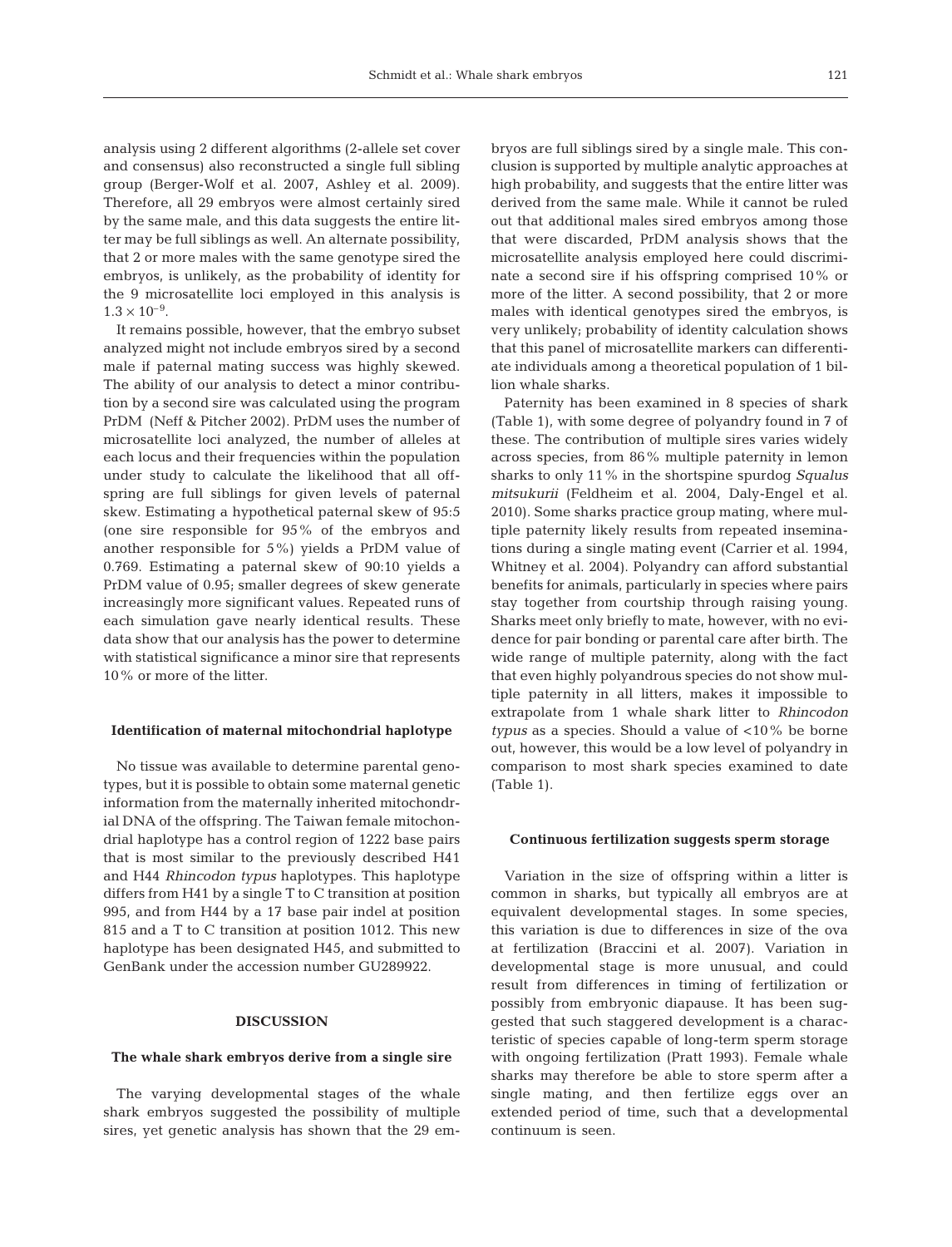Sharks store sperm in the oviducal or shell gland, a region of the oviduct responsible for formation of the egg capsule. Blue shark *Prionace glauca* females may carry embryos in markedly different stages of development, and pregnant blue sharks have been found with sperm in the oviducal gland, suggesting sperm storage longer than their gestation period of 9 to 12 mo (Pratt 1979, Hazin et al. 1994). Sperm storage with delayed fertilization also occurs in the whitespotted bamboo shark *Chiloscyllium plagiosum* between mating in December–January and ovulation in March–May, and in the tiger shark *Galeocerdo cuvier* between mating in January–February and ovulation in May–July (Chen & Liu 2006, Whitney & Crow 2007). Pratt (1993) suggests that in certain species the oviducal tubules may be morphologically specialized to act as sperm storage receptacles (Hamlett et al. 1993). Analysis of the whale shark oviducal gland may reveal adaptations for long-term sperm storage.

It cannot be entirely ruled out that the staggered development of the whale shark embryos is a result of diapause, a prolonged period of developmental stasis prior to implantation. Diapause has been described in at least 3 species of sharks and rays, which have been found with early embryos dormant in the uterus (Snelson et al. 1989, Simpfendorfer 1992, White et al. 2002). In species with diapause, however, the embryos typically implant en masse, and development ensues in a coordinated manner. The production of embryos along a developmental continuum as seen in the whale shark, assuming only a single mating and/or fertilization, would require varying lengths of diapause for different groups of embryos. To our knowledge such a process has not been demonstrated in any elasmobranch.

## **The Taiwan female identifies a new mitochondrial haplotype**

Sequencing of the whale shark embryo mitochondrial control region identified a previously unreported maternal haplotype designated H45. This haplotype is most closely related to the haplotypes H41 and H44, both found in single animals from the western Indian Ocean (Castro et al. 2007). Finding a close variant to haplotypes identified far from Taiwan waters provides additional support for the low population differentiation seen among whale sharks using both mitochondrial and nuclear markers (Castro et al. 2007, Schmidt et al. 2009). The home territories and migratory patterns of adult female whale sharks are unknown; the lack of haplotype geographic segregation suggests that females may travel across oceans to breed.

#### **Implications for biology and conservation**

While it is impossible to extrapolate the data from any single litter to the species as a whole, the results presented here allow for some speculation on the breeding habits of whale sharks. Much data on *Rhincodon typus* reproduction is lacking; female habitat and the existence of breeding grounds (if any) or pupping grounds (if any) are all unknown. Genetic analysis using nuclear and mitochondrial markers indicates a single, worldwide whale shark breeding population, yet whale sharks segregate by sex and size. This suggests that the species may have a breeding ground(s) where adults congregate. It has been proposed that in some species multiple paternity is a function of population density and sex ratio on mating grounds (Daly-Engel et al. 2010). A higher degree of polyandry would then suggest that common mating grounds may exist, while monoandry would reflect more isolated mating events between individual animals. The finding of little or no polyandry in this whale shark litter, should it prove to be typical for the species, argues against the existence of specific mating areas. Identifying the habitat of adult whale sharks, particularly adult females, will be necessary to answer this question.

The determination of polyandry versus monoandry has implications for the genetic health of a species. It has been suggested (e.g. Yasui 1998), somewhat controversially, that polyandry increases genetic diversity within a population. Practical tests of this theory have not borne out a genetic benefit, however, and it may be that such benefits are specific to certain species or reproductive strategies (Feldheim et al. 2004, DiBattista et al. 2008). Polyandry functions to increase effective population size, which indirectly increases genetic diversity through a greater number of successfully reproducing males (Daly-Engel et al. 2010). Such an effect would provide a hedge against loss of diversity and mating depression in declining species, of which *Rhincodon typus* may be one (Bradshaw et al. 2008).

The 304 embryos in the Taiwan whale shark litter represent a remarkable number of offspring for a single female, the highest ever recorded for a shark. If typical of the species, such high fecundity may serve to buffer a high predation rate for *Rhincodon typus* newborns. Pupping areas would likely be visited by large numbers of predators, and neonatal whale sharks have been found in the stomachs of blue sharks and blue marlin *Makaira mazara* (Kukuyev 1996, Rowat et al. 2008). Large litter sizes would offset high predation in general, while staggered delivery would result in smaller numbers of animals being born at different times and perhaps in different areas. If pupping areas and/or juvenile nurseries do not exist for *R. typus*, this strategy would reduce the risk of loss of an entire litter in any one location.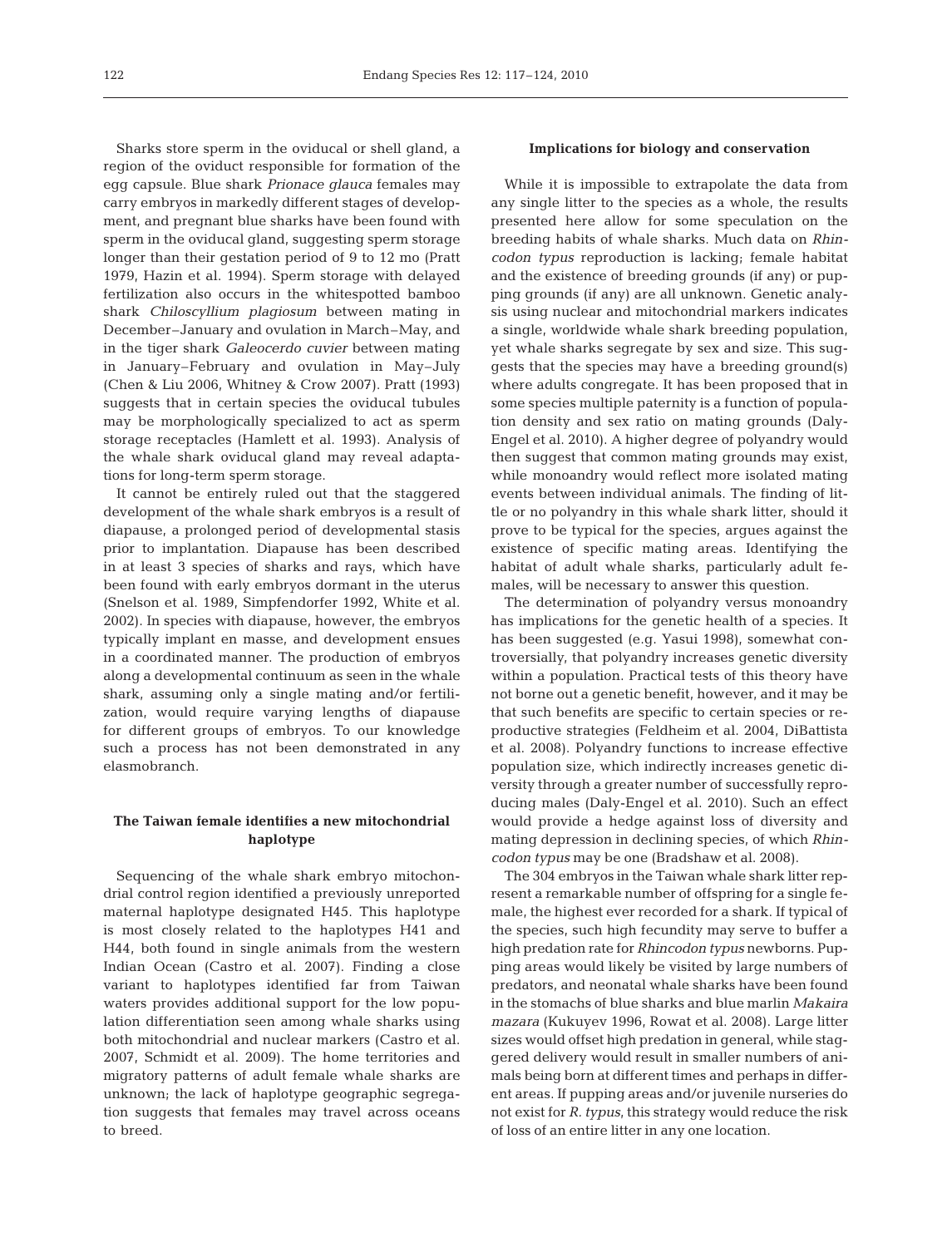of Illinois at Chicago) and K. Feldheim (Field Museum of Natural History) for a critical reading of the manuscript, S. Planes (University of Perpignan) for the use of the Rtyp9 microsatellite locus, T. Ronan (University of Illinois at Chicago) for statistical advice, and 3 anonymous reviewers for comments on the manuscript. Microsatellite analysis was performed in the Field Museum of Chicago's Pritzker Laboratory for Molecular Systematics and Evolution, operated with support from the Pritzker Foundation. This work was funded by a grant from Project Aware (to J.V.S.).

#### LITERATURE CITED

- Arzoumanian Z, Holmberg J, Norman B (2005) An astronom-➤ ical pattern-matching algorithm for computer-aided identification of whale sharks *Rhincodon typus*. J Appl Ecol 42:999–1011
- ► Ashley MV, Caballero IC, Chaovalitwongse W, Dasgupta B, Govindan P, Sheikh SI, Berger-Wolf TY (2009) KINA-LYZER, a computer program for reconstructing sibling groups. Mol Ecol Resour 9:1127–1131
- Baughman JL (1955) The oviparity of the whale shark, *Rhi-*➤ *neodon typus*, with records of this and other fishes in Texas waters. Copeia 1955:54–55
- ► Berger-Wolf TY, Sheikh SI, DasGupta B, Ashley MV, Caballero IC, Chaovalitwongse W, Putrevu SL (2007) Reconstructing sibling relationships in wild populations. Bioinformatics 23:I49–I56
- ► Braccini JM, Hamlett WC, Gillanders BM, Walker TI (2007) Embryo development and maternal-embryo nutritional relationships of piked spurdog (*Squalus megalops*). Mar Biol 150:727–737
- ▶ Bradshaw CJA, Fitzpatrick BM, Steinberg CC, Brook BW, Meekan MG (2008) Decline in whale shark size and abundance at Ningaloo reef over the past decade: the world's largest fish is getting smaller. Biol Conserv 141: 1894–1905
- ► Carrier JC, Pratt HL, Martin LK (1994) Group reproductive behaviors in free-living nurse sharks, *Ginglymostoma cirratum*. Copeia 646–656
- ▶ Castro ALF, Stewart BS, Wilson SG, Hueter RE, and others (2007) Population genetic structure of earth's largest fish, the whale shark (*Rhincodon typus*). Mol Ecol 16: 5183–5192
- ▶ Chang WB, Leu MY, Fang LS (1997) Embryos of the whale shark, *Rhincodon typus*: early growth and size distribution. Copeia 1997:444–446
- ► Chapman DD, Prodohl PA, Gelsleichter J, Manire CA, Shivji MS (2004) Predominance of genetic monogamy by females in a hammerhead shark, *Sphyrna tiburo*: implications for shark conservation. Mol Ecol 13:1965–1974
- ► Chen WK, Liu KM (2006) Reproductive biology of whitespotted bamboo shark *Chiloscyllium plagiosum* in northern waters off Taiwan. Fish Sci 72:1215–1224
- ► Colman JG (1997) A review of the biology and ecology of the whale shark. J Fish Biol 51:1219–1234
	- Compagno L (2001) Sharks of the world: an annotated and illustrated catalogue of shark species known to date. Bullhead, mackerel and carpet sharks (Heterodontiformes, Lamniformes, and Orectolobiformes), Vol 2. Food and Agriculture Organization of the United Nations, Rome
- ▶ Daly-Engel TS, Grubbs RD, Holland KN, Toonen RJ, Bowen BW (2006) Assessment of multiple paternity in single litters from three species of carcharhinid sharks in Hawaii. Environ Biol Fishes 76:419–424
- Acknowledgements. The authors thank M. Ashley (University  $\sum$  Daly-Engel T, Grubbs R, Bowen B, Toonen R (2007) Frequency of multiple paternity in an unexploited tropical population of sandbar sharks, *Carcharhinus plumbeus*. Can J Fish Aquat Sci 64:198–204
	- ▶ Daly-Engel TS, Grubbs RD, Feldheim KA, Bowen BW, Toonen RJ (2010) Is multiple mating beneficial or unavoidable? Low multiple paternity and genetic diversity in the shortspine spurdog *Squalus mitsukurii*. Mar Ecol Prog Ser 403:255–267
	- ► DiBattista JD, Feldheim KA, Gruber SH, Hendry AP (2008) Are indirect genetic benefits associated with polyandry? Testing predictions in a natural population of lemon sharks. Mol Ecol 17:783–795
	- ► Eckert SA, Stewart BS (2001) Telemetry and satellite tracking of whale sharks, *Rhincodon typus*, in the Sea of Cortez, Mexico, and the north Pacific Ocean. Environ Biol Fishes 60:299–308
	- ► Feldheim KA, Gruber SH, Ashley MV (2001) Multiple paternity of a lemon shark litter (Chondrichthyes: Carcharhinidae). Copeia 781–786
	- ► Feldheim KA, Gruber SH, Ashley MV (2004) Reconstruction of parental microsatellite genotypes reveals female polyandry and philopatry in the lemon shark, *Negaprion brevirostris*. Evolution 58:2332–2342
		- Goudet J (1995) FSTAT (Version 1.2): a computer program to calculate *F*-statistics. J Hered 86:485–486
	- ► Graham RT, Roberts CM (2007) Assessing the size, growth rate and structure of a seasonal population of whale sharks (*Rhincodon typus* Smith 1828) using conventional tagging and photo identification. Fish Res 84:71–80
	- ► Hamlett WC, Eulitt AM, Jarrell RL, Kelly MA (1993) Uterogestation and placentation in elasmobranchs. J Exp Zool 266:347–367
		- Hazin FHV, Kihara K, Otsuka K, Boeckman CE, Leal EC (1994) Reproduction of the blue shark *Prionace glauca* in the south-western equatorial Atlantic Ocean. Fish Sci 60: 487–491
	- ► Heyman WD, Graham RT, Kjerfve B, Johannes RE (2001) Whale sharks *Rhincodon typus* aggregate to feed on fish spawn in Belize. Mar Ecol Prog Ser 215:275–282
		- Hoffmayer ER, Franks JS, Driggers WB III, Oswald KJ, Quattro JM (2007) Observations of a feeding aggregation of whale sharks, *Rhincodon typus*, in the north central Gulf of Mexico. Gulf Caribb Res 19:69–73
	- ► Jarman SN, Wilson SG (2004) DNA-based species identification of krill consumed by whale sharks. J Fish Biol 65: 586–591
	- ► Jonahson M, Harding S (2007) Occurrence of whale sharks (*Rhincodon typus*) in Madagascar. Fish Res 84:132–135
	- ► Joung SJ, Chen CT, Clark E, Uchida S, Huang WYP (1996) The whale shark, *Rhincodon typus*, is a livebearer: 300 embryos found in one 'megamamma' supreme. Environ Biol Fishes 46:219–223
	- ► Kalinowski ST, Taper ML, Marshall TC (2007) Revising how the computer program CERVUS accommodates genotyping error increases success in paternity assignment. Mol Ecol 16:1099–1106
		- Kukuyev E (1996) The new finds in recently born individuals of the whale shark *Rhiniodon typus* (Rhiniodontidae) in the Atlantic Ocean. J Ichthyol 36:203–205
	- ► Lage C, Petersen C, Forest D, Barnes D, Kornfield D, Wray C (2008) Evidence of multiple paternity in spiny dogfish (*Squalus acanthias*). J Fish Biol 73:2068–2074
		- Leu M, Chang W, Fang L (1997) The success of keeping a baby whale shark from its fetal stage in Taiwan. Proceedings of the Fourth International Aquarium Congress, Tokyo (23–27 June 1996), p 109–111